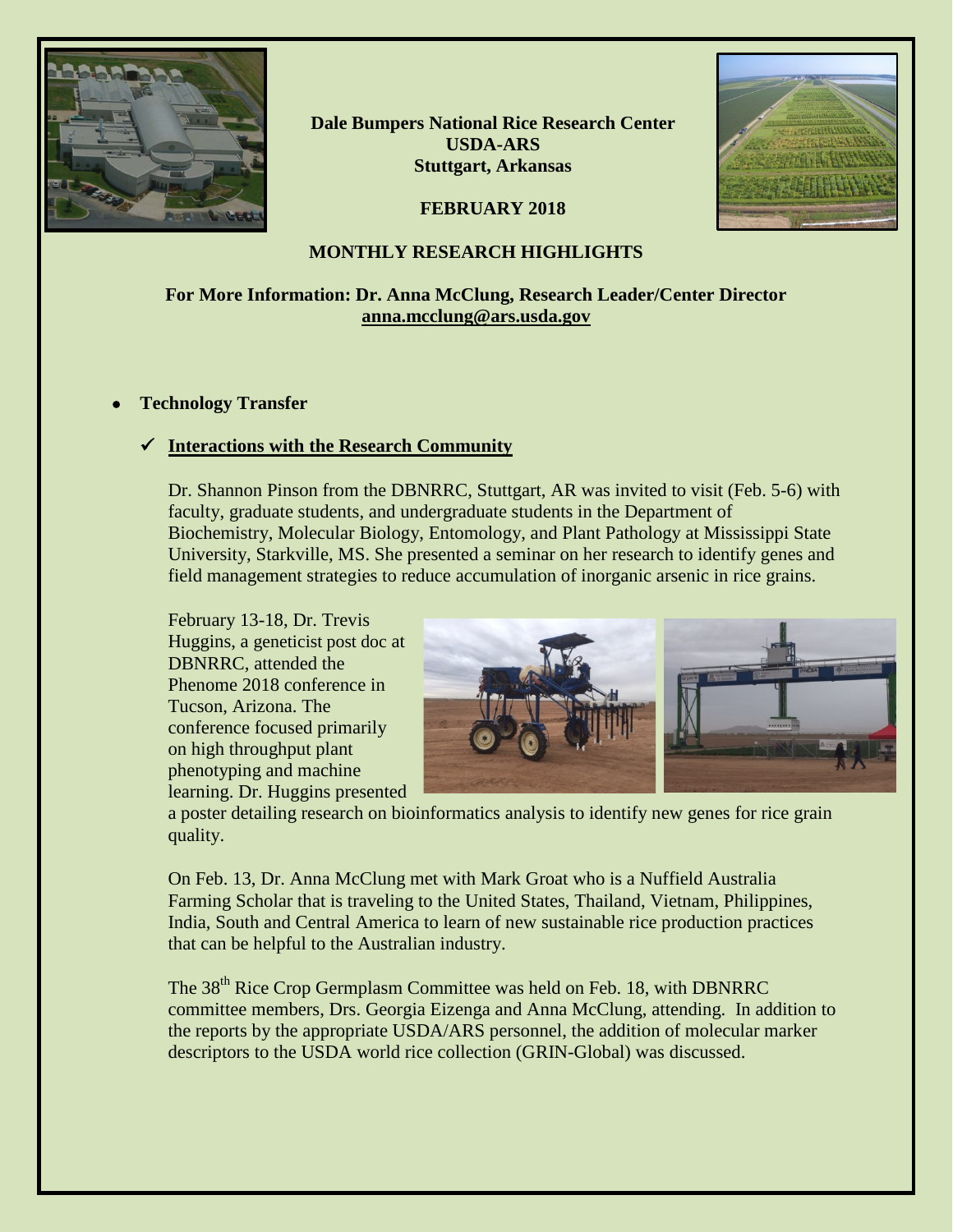All of the DBNRRC scientists attended the  $37<sup>th</sup>$  Rice Technical Working Group Meeting that was held in Long Beach, CA, Feb. 19-22. They made 12 oral presentations and 3 poster presentations. The meeting was attended by some 300 US and international rice researchers.

Dr. Anna McClung served as the organizer for a symposium on "Application of Genomic

Technologies to USA Rice Breeding Programs" held at the RTWG meeting Feb. 20 in Long Beach, CA. The meeting was attended by some 60 researchers that came to hear talks from Dr. Brian Scheffler (USDA/ARS Stoneville, MS) on development of a new tropical japonica reference genome for use by USA breeders, using marker assisted selection in rice breeding by Dr. Adam Famoso (LSU, Crowley, LA), and the potential of gene editing by Dr. Michael Thomson (Texas A&M, College Station, TX).



# **Rice Germplasm Distributed**

During February, 1,134 rice accessions from the Genetics Stocks *Oryza* (GSOR) collection were distributed to researchers in the US, Belgium, China and Japan.

Drs. Anna McClung and Ming-Hsuan Chen of DBNRRC, along with Dr. Susan McCouch of Cornell University, announced the release of Scarlett rice. This is the first rice variety with red bran to be released in the USA. Unlike weedy red rice, Scarlett does

not possess undesirable traits like grain shattering and dormancy that causes the weed seed to persist in the soil. The variety development came from a National Science Foundation collaborative grant with McCouch that started in 2005. Numerous scientific papers have been published, including those by Dr. Chen, demonstrating that Scarlett rice is high in natural anti-oxidant compounds that are associated with human health benefit. Pictured (R to L) Susan McCouch, Ming-Hsuan Chen, Anna McClung, and Jack Okamuro (ARS National Program Leader).



#### • **Education and Outreach**

Drs. Ming-Hsuan Chen and Shannon Pinson of DBNRRC, mentored Mr. Devin Sha on a research project for his high school science fair. His research developed a low-cost, high throughput method for identifying breeding progeny which have inherited a mutant gene that alters the digestibility of rice starch. Rice containing this mutant gene would have lower rates of digestion after consumption, and the non-